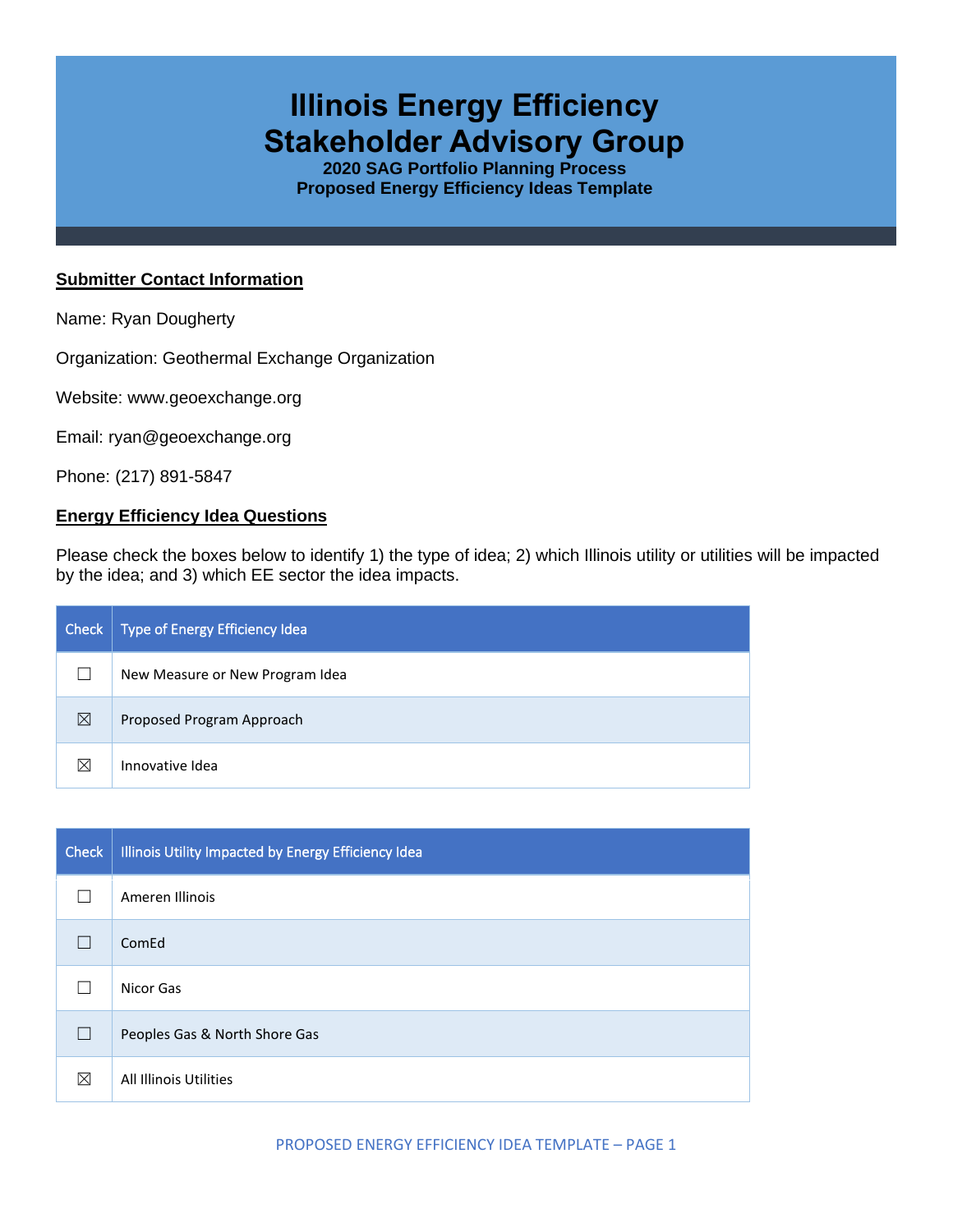| <b>Check</b> | <b>Energy Efficiency Sector Targeted by Energy Efficiency Idea</b>           |
|--------------|------------------------------------------------------------------------------|
| $\boxtimes$  | Residential Customers – Single Family (non-income qualified/income eligible) |
| $\boxtimes$  | Residential Customers – Multifamily (non-income qualified/income eligible)   |
| ⊠            | Residential Customers – Single Family Income Qualified/Income Eligible       |
| $\boxtimes$  | Residential Customers – Multifamily Income Qualified/Income Eligible         |
| ⊠            | Small Business Customers (commercial & industrial sector)                    |
| $\boxtimes$  | Medium/Large Business Customers (commercial & industrial sector)             |
|              | Other (research & development, emerging technologies, market transformation) |

## **Additional Questions**

1. **Description of Idea:** Describe the proposed idea, including the purpose of the suggested idea and rationale. Describe whether this is an idea that could be implemented in an existing EE program, or whether the idea involves establishing a new measure or program. Please indicate whether additional research may be required before implementation.

*Questions to consider: What issue will this proposed change resolve? Will the proposed change increase participation and result in increased energy savings? Will this reduce costs? Will this increase customer satisfaction? Will this help achieve statutory goals? Will this help increase program penetration?* 

Geothermal heat pumps are among the most efficient heating and cooling technologies but aren't a widely prevalent technology due to higher up-front costs. The Geothermal Exchange Organization (GeoExchange) respectfully requests that the SAG take up the following issues in its Portfolio Planning Process:

- An examination of open-loop geothermal systems. According to some GeoExchange member companies, these systems don't fare well when the Total Resource Cost Test is applied. This is perplexing because they should show greater efficiencies and performance than closed-loop systems. Perhaps this is because baseline comparison to IECC code compliant open-loop geothermal system. Given that this is not a widely prevalent technology, the baseline would likely be a more conventional HVAC system with natural gas heat. Is this comparison fair and appropriate?
- An examination of site vs. source energy for fuel switching from fossil fuel to electric heating and cooling technologies. Building decarbonization is starting to gain traction around the country as part of EE programs and overall state energy policies. It is the understanding of GeoExchange that electric heating and cooling technologies have to incorporate source emissions into the measure, but this isn't the case when the behavior being incentivized is a fuel switch. Why shouldn't fossil fuel technologies have source emissions incorporated into their profiles? Maybe there's some rationale here that we're not aware of, but it seems this is a worthy conversation to have in this day and age.
- PROPOSED ENERGY EFFICIENCY IDEA TEMPLATE PAGE 2 • Incorporating useful life of ground heat exchanger portion of residential geothermal systems. Geothermal systems are more than just a piece of technology, like a lightbulb, refrigerator, furnace etc. They are a comprehensive home heating and cooling system. There is the